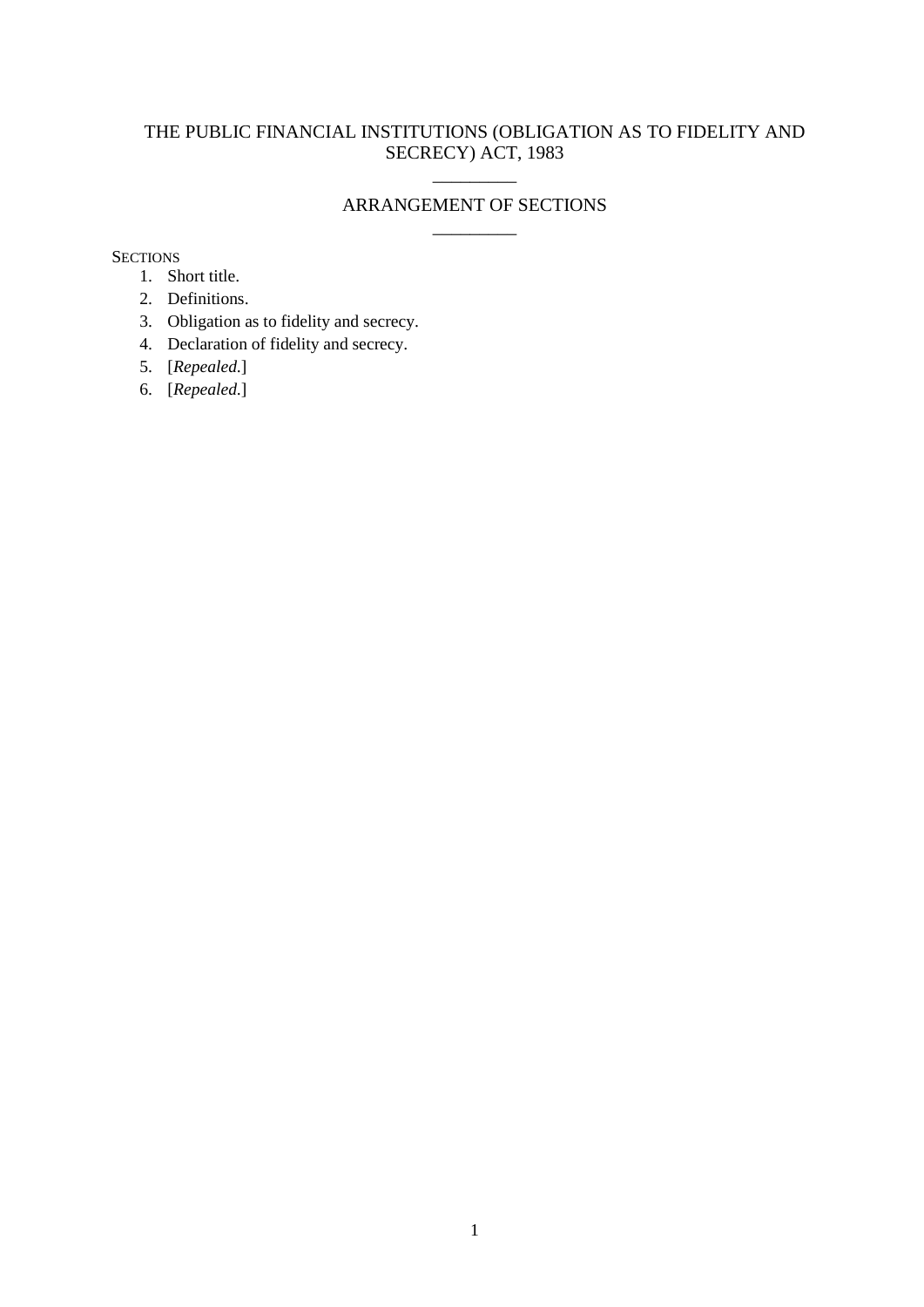### THE PUBLIC FINANCIAL INSTITUTIONS (OBLIGATION AS TO FIDELITY AND SECRECY) ACT, 1983

#### ACT NO. 48 OF 1983

[30*th December*, 1983.]

An Act to provide for the obligation of public financial institutions as to fidelity and secrecy.

BE it enacted by Parliament in the Thirty-fourth Year of the Republic of India as follows:**—**

**1. Short title.—**This Act may be called the Public Financial Institutions (Obligation as to Fidelity and Secrecy) Act, 1983.

**2. Definitions**.**—**(*1*) In this Act, "public financial institution" means**—**

(*a*) the Industrial Credit and Investment Corporation of India Limited, a company formed and registered under the Indian Companies Act, 1913(7 of 1913);

(*b*) the Industrial Reconstruction Corporation of India Limited, a company formed and registered under the Companies Act, 1956(1 of 1956); or

(*c*) any other institution, being a company as defined in section 617 of the Companies Act, 1956(1 of 1956) or a company to which the provisions of section 619 of that Act apply, which the Central Government may, having regard to the nature of the business carried on by such institution, by notification in the Official Gazette, specify to be a public financial institution for the purposes of this Act.

(*2*) Every notification issued under clause (*c*) of sub-section (*1*) shall, as soon as may be, after it is issued, be laid before each House of Parliament.

**3. Obligation as to fidelity and secrecy.**—(*1*) A public financial institution shall not, except as otherwise provided in sub-section (*2*) or in any other law for the time being in force, divulge any information relating to, or to the affairs of, its constituents except in circumstances in which it is, in accordance with the law or practice and usage, customary among bankers, necessary or appropriate for the public financial institution to divulge such information.

(*2*) A public financial institution may, for the purpose of efficient discharge of its functions, collect from, or furnish to,**—**

(*a*) the Central Government; or

(*b*) the State Bank of India constituted under section 3 of the State Bank of India Act, 1955(23 of 1955), any subsidiary bank within the meaning of the State Bank of India (Subsidiary Banks) Act, 1959(38 of 1959), any corresponding new bank constituted under section 3 of the Banking Companies (Acquisition and Transfer of Undertakings) Act, 1970(5 of 1970) or under section 3 of the Banking Companies (Acquisition and Transfer of Undertakings) Act, 1980 (40 of 1980), any other scheduled bank within the meaning of the Reserve Bank of India Act, 1934(2 of 1934); or

(*c*) any other public financial institution,

such credit information or other information as it may consider useful for the purpose, in such manner and at such time as it may think fit.

*Explanation*.**—**For the purposes of this sub-section, the expression "credit information" shall have the same meaning as in clause (*c*) of section 45A of the Reserve Bank of India Act, 1934 (2 of 1934) subject to the modification that the banking company referred to therein shall mean a bank referred to in clause (*b*) of this sub-section or a public financial institution.

 $\frac{1}{3}$  Nothing contained in this section shall apply to the credit information disclosed under the Credit Information Companies (Regulation) Act, 2005 (30 of 2005).]

**.** 

<sup>1.</sup> Ins. by Act 30 of 2005, s. 34 and the Schedule (w.e.f. 14-12-2006).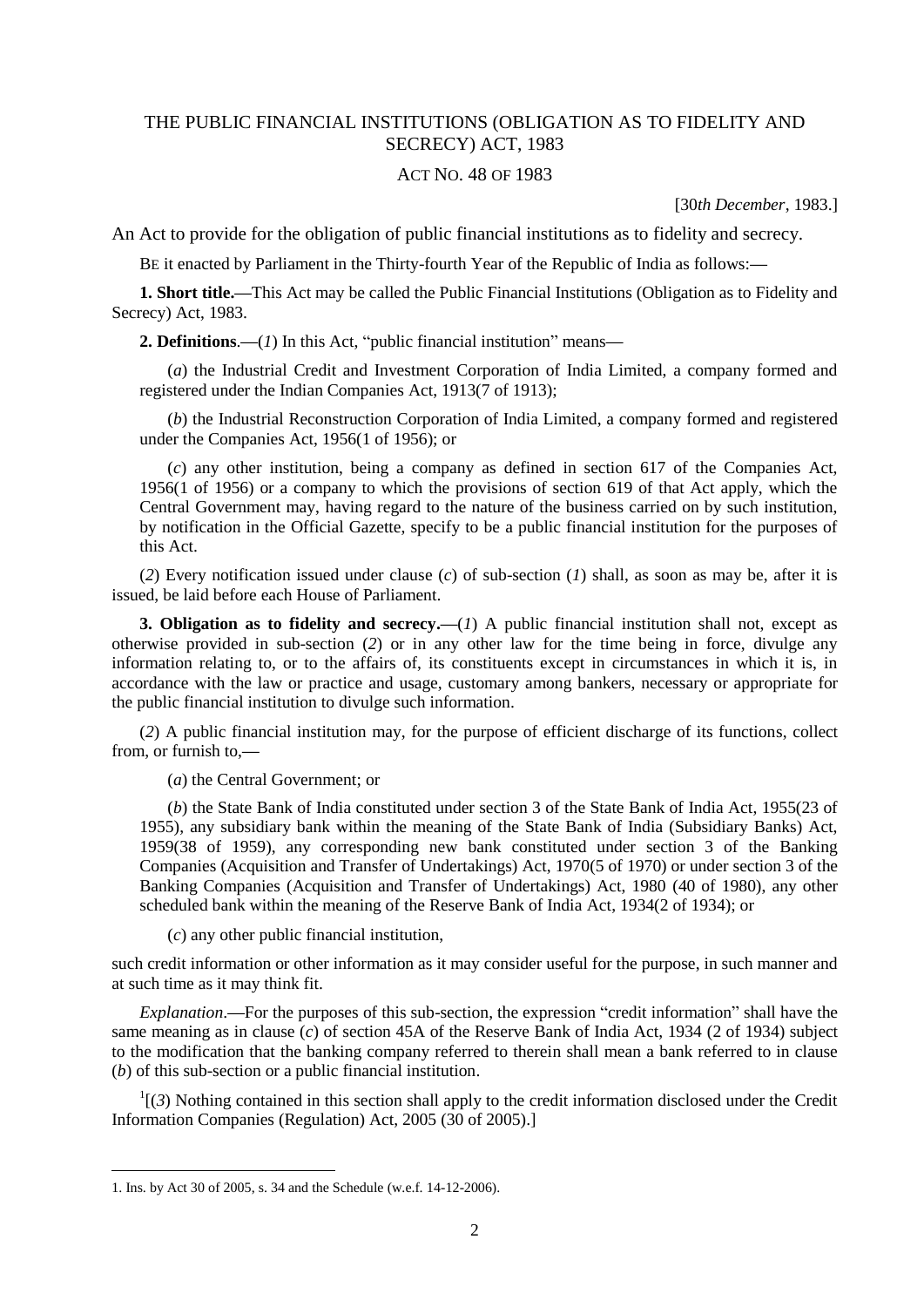**4. Declaration of fidelity and secrecy.—**Every director, member of any committee, auditor or officer or any other employee of a public financial institution to which this Act applies, shall,**—**

(*a*) before entering upon his duties; or

(*b*) where he has entered upon his duties as such before the date on which this Act became applicable to such institution, within thirty days from the date on which this Act became applicable to such institution,

make a declaration of fidelity and secrecy in the form set out in the Schedule to this Act.

 $1_{\ast}$  $*$   $*$   $*$   $*$   $*$   $*$   $*$ 

**.** 

<sup>1.</sup> Sections 5and 6 rep. by Act 19 of 1988, s. 2 and the First Schedule (w.e.f. 31-3-1988).